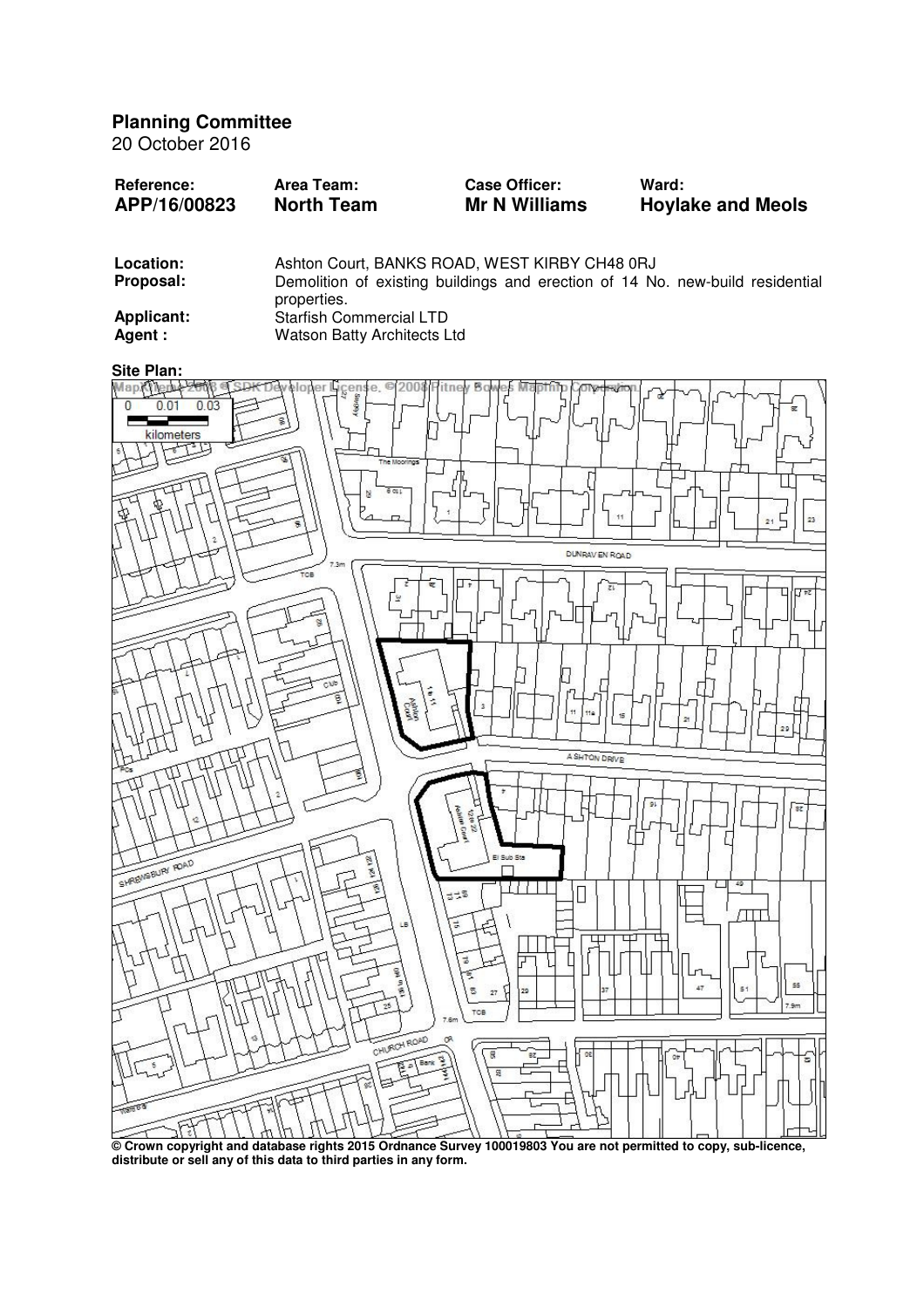## **Development Plan Designation:**

Primarily Residential Area

# **Planning History:**

There is no planning history for this site.

## **Summary Of Representations and Consultations Received:**

# REPRESENTATIONS:

Having regard to the Council's Guidance for Publicity on Planning Applications, 69 notifications were sent to adjoining properties and a site notice was displayed near the site. At the time of writing, there had been two petitions of objection received containing 515 and 42 signatures, together with 36 individual objections. The objections can be summarised as:

- 1. Overlooking and loss of privacy;
- 2. Parking and traffic issues;
- 3. Overbearing impact;
- 4. Development will spoil the character of the area;
- 5. Loss of light;
- 6. Overdevelopment of the site;
- 7. Increase in noise;
- 8. Loss of gardens and green space;
- 9. Loss of view;
- 10. Existing buildings should be retained;
- 11. Proposed buildings are unsightly:

#### **CONSULTATIONS**

**Head of Environment & Regulation (Pollution Control Division)** - No objection

# **Head of Environment & Regulation (Traffic and Transportation Division)** - No objection

#### **Director's Comments:**

# **REASON FOR REFERRAL**

Councillor Gerry Ellis requested that the application be taken out of delegation on the grounds that the site is too small for 14 dwellings; parking and traffic problems in the area would be unacceptable increased; and privacy and overlooking of some of the adjacent properties would be unacceptable.

In addition two qualifying petitions of objection with a total of 557 signatures have been received.

#### **INTRODUCTION**

The application is for the demolition of the existing buildings at Ashton Court and the erection of 14 new-build residential properties.

The proposal consists of thirteen three-storey dwellings fronting onto Banks Road, either side of its junction with Ashton Drive, with an additional two-storey detached dwelling set within the southern site (to the rear of 4 - 8 Ashton Drive)

## **SITE AND SURROUNDINGS**

The application site covers two areas of land on either side of Ashton Drive at its junction with Banks Road. On both sites there is currently a vacant, two-storey building which were previously used for 22 residential units and named Ashton Court. These buildings take up most of each site, with small areas of landscaping/grass to the front and rear of each, with the southern complex having an extra area of amenity space extending to the rear of properties on Ashton Drive.

The site is designated in Wirra's Unitary Development Plan as being in a Primarily Residential Area, with Ashton Drive containing traditional two-storey, semi-detached dwellings and other residential uses directly to the north of the site. However, the application site also fronts onto Banks Road, adjacent to the Key Town Centre of West Kirby (including the properties directly to the south of the site and on the opposite side of Banks Road) and as such there are numerous commercial properties within the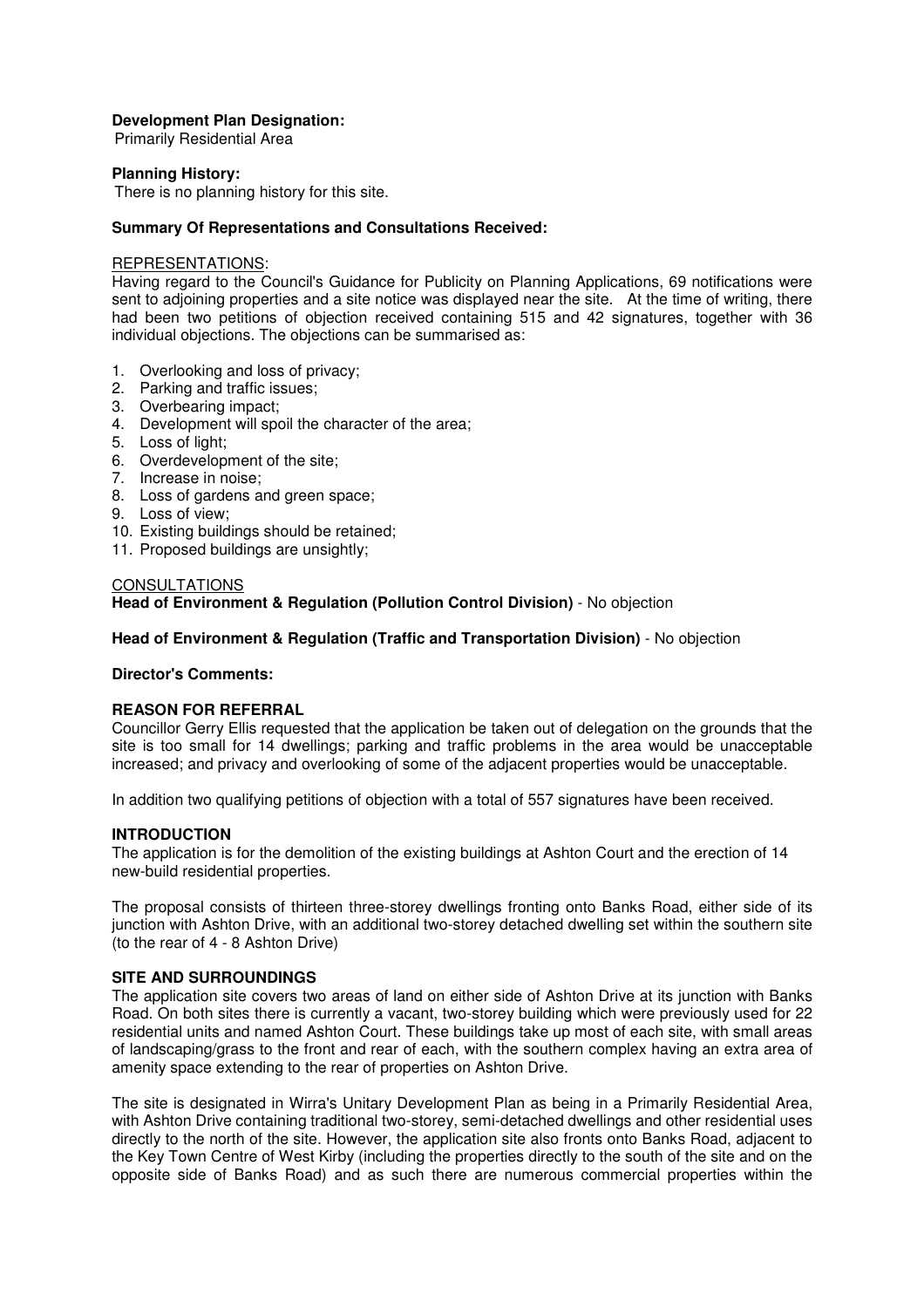immediate area, and this means that the character of the surrounding area is fairly varied.

#### **POLICY CONTEXT**

The proposal is subject to Wirral Unitary Development Plan Policy HS4: Criteria for New Housing Development, which sets out criteria for new residential schemes, Policy GR5: Landscaping and New Development, Policy TR9, Policy TR12 and Policies WM8 and WM9 in the Waste Local Plan. SPD2 – Designing for Self-Contained Flat Development & Conversions is also applicable.

The National Planning Policy Framework (NPPF) states that the purpose of the planning system is to contribute to the achievement of sustainable development. There is a presumption in favour of sustainable development which should be approved without delay unless the adverse impacts of doing so outweigh the benefits. NPPF part 7 makes it clear that good design is a key aspect of sustainable development and that poor design which fail to take opportunities for improving the character and quality of the area should be refused.

There is a requirement for 20% affordable housing provision for this scheme. The applicant has agreed to this and it will be secured through a Section 106 Agreement.

#### **APPEARANCE AND AMENITY ISSUES**

Although part of the existing buildings come within 5m of the front boundary, the majority of the buildings are set back from Banks Road by approximately 10m. However, this is generally at odds with most of Banks Road, where buildings often project right up to the back of the pavement. This is the case both opposite the site and directly to the south of the site. The proposed development will therefore be in keeping with this, with each new dwelling being only slightly set-back from the back of the pavement and a small landscaping area for the two dwellings either side of the Ashton Drive junction. Given the prevalence of buildings set right up to the back of the Banks Road pavement, the proposed development will not be out of keeping with the area nor will it have an adverse impact upon the character of the area or the general pattern of development throughout Banks Road.

There is great variety in terms of the scale of buildings along Banks Road, including a number of three-storey buildings and a four-storey residential block further north of the application site. It is therefore considered that three-storey dwellings will not appear out of scale on the street scene and will be generally in keeping with this aspect of the character of the surrounding area.

Similarly, there is a great variety in the design of buildings throughout the area, and the proposed scheme will add to this variety. The proposed dwellings utilise front-facing gables, contrasting brickwork, large vertical windows and both full and Juliet balconies to enliven the elevations fronting Banks Road and this will help to ensure that they add positively to the character and appearance of the street scene.

The footprint of the 13 proposed dwellings fronting the site takes up less than the existing buildings, and even when including the proposed Plot 14 to the rear of the site, there would still likely be no increase in building footprint on the site. Combined with the reduction in the number of units on the site, it is not considered that the proposal constitutes an overdevelopment of the site. Each dwelling has a private amenity area and although not substantial in size, this is considered to be acceptable given the constraints of the site.

In terms of Ashton Drive, whilst the proposed dwellings will be taller than the existing buildings of Ashton Court, they will also be set further away from the properties of Ashton Drive and this will lessen the impact of the increased height. Although the proposed dwellings will be visible on Ashton Drive, given that they are close to (and face) Banks Road, which is a Key Town Centre, it is not considered that taller buildings in this location would have a particularly negative impact upon the character of Ashton Drive. The proposed dwellings on the corners also address both Banks Road and Ashton Drive to prevent presenting a blank elevation to either street scene.

The rear windows of all new properties will be a minimum distance of 14 metres from the rear boundary of the site, which is a shared boundary with the rear gardens of 3 and 4 Ashton Drive. This distance is considered sufficient to ensure that there will be no unacceptable levels of overlooking. The existing buildings are within 6/7 metres of this boundary so, although taller, the proposed development may result in an improvement for neighbouring properties.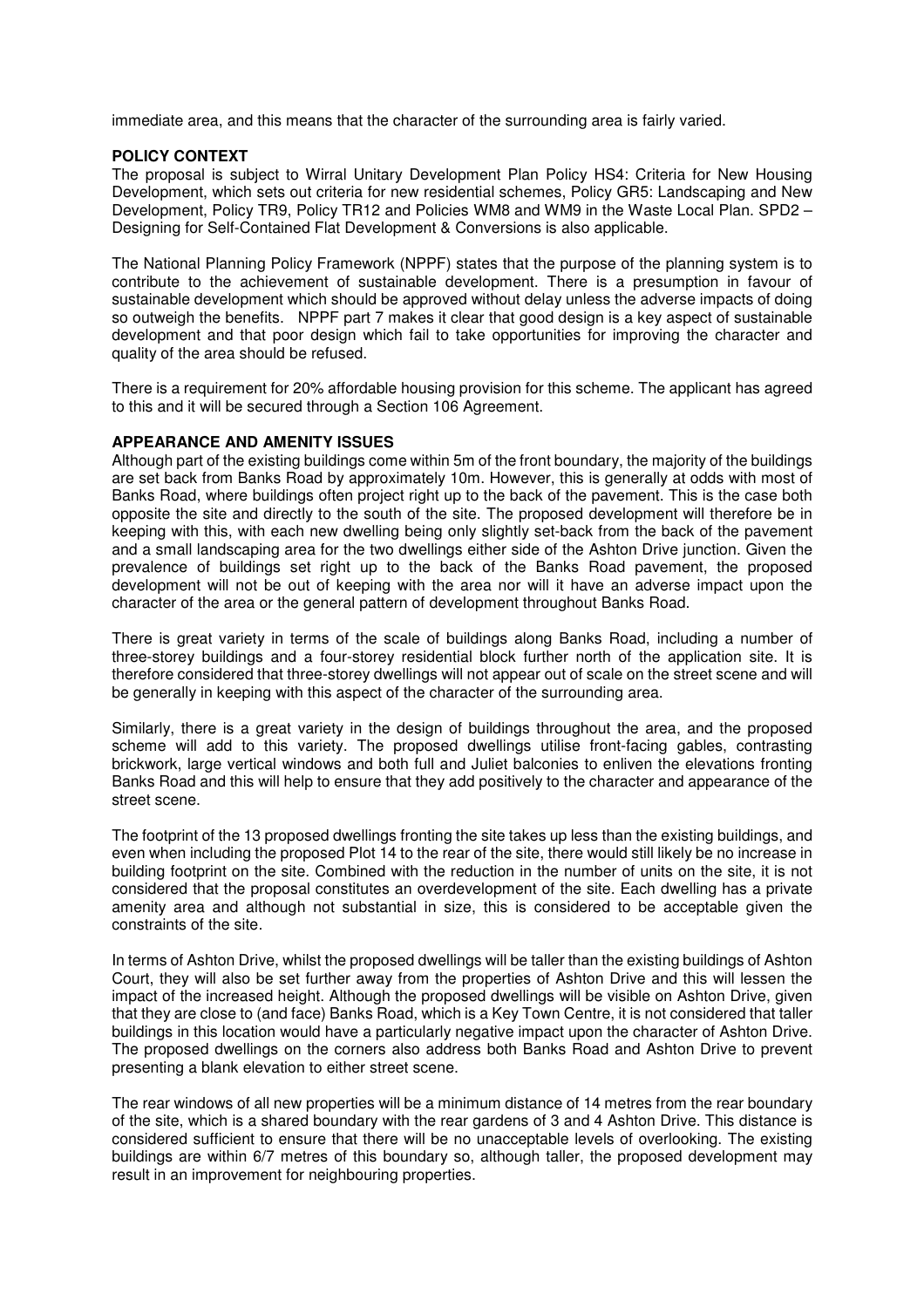The two proposed dwellings either side of the junction (Plots 6 - 9) will have large balcony areas to the rear. These properties (and balconies) will face the side elevations of 3 and 4 Ashton Drive and their open front garden areas, and it is therefore considered that the proposed balconies are unlikely to result in an unacceptable loss of privacy to the private amenity areas of these neighbouring properties.

# Plot 14

Plot 14 is a proposed two-storey dwelling house located in the southern part of the application site and will be located to the rear of 4 - 8 Ashton Drive. The blank, side elevation of the proposed dwelling will be a distance of 14 metres from the main rear elevation of these properties, which complies with the required separation distances. 6 Ashton Drive does have a single-storey extension which projects closer to the proposed dwelling, but this will not be directly opposite the new dwelling and does not appear to be an original structure and therefore any impact upon this is not considered sufficient to warrant refusal of the application. To the other side of the proposed dwelling is a number of single-storey garages and a large area of hard-standing, and the proposal will therefore not have a negative impact here.

The first-floor rear windows of Plot 14 will be less than 8 metres away from the rear boundary, which is shared with the private garden area of 10 Ashton Drive. These proposed windows serve bedrooms which also have windows on the front elevation, and therefore a condition attached to obscurely glaze them in order to protect the amenities of the neighbouring property will not impact upon the future use of the proposed rooms.

#### **SEPARATION DISTANCES**

Almost all separation distances are complied with. There are some residential properties above commercial units across Banks Road which will be within approximately 20m of the proposed dwellings. However, whilst this is marginally less than the usual requirement, these properties are flats above commercial units within a Key Town Centre and this, together with this distance being consistent with many along the breadth of Banks Road, means that this very minor discrepancy is considered to be acceptable.

## **HIGHWAY/TRAFFIC IMPLICATIONS**

The scheme proposes one off-street parking space per unit, which is an improvement on the current layout where there appears to be no dedicated off-street parking spaces for 22 units.

#### **ENVIRONMENTAL/SUSTAINABILITY ISSUES**

There are no Environmental/Sustainability issues relating to these proposals.

#### **HEALTH ISSUES**

There are no health implications relating to this application.

#### **CONCLUSION**

In conclusion, it is considered that the proposed development will not have an unacceptable adverse impact upon the character of the area or the amenities of neighbouring properties, and the proposal therefore complies with Wirral Unitary Development Plan and the National Planning Policy Framework.

#### **Summary of Decision:**

Having regards to the individual merits of this application the decision to grant Planning Permission has been taken having regards to the relevant Policies and Proposals in the Wirral Unitary Development Plan (Adopted February 2000) and all relevant material considerations including national policy advice. In reaching this decision the Local Planning Authority has considered the following:-

The proposed development will not have an unacceptable adverse impact upon the character of the area or the amenities of neighbouring properties, and the proposal therefore complies with Wirral Unitary Development Plan and the National Planning Policy Framework.

**Recommended Decision: Approve subject to Section 106 Agreement**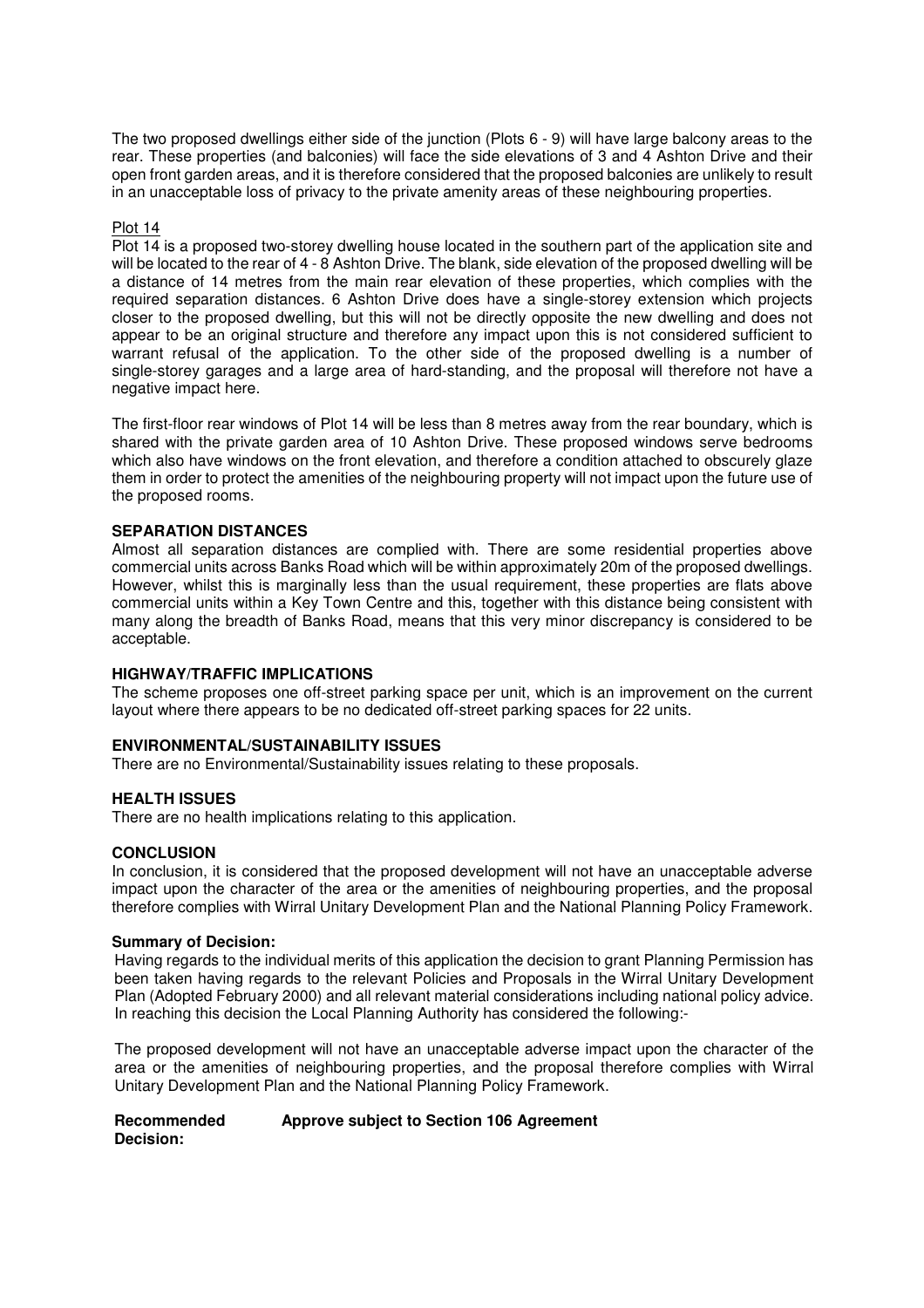## **Recommended Conditions and Reasons:**

1. The development hereby permitted shall be begun before the expiration of 3 years from the date of this permission.

**Reason:** To comply with the provisions of Section 91 of the Town and Country Planning Act 1990 (as amended).

2. The development hereby permitted shall be carried out in accordance with the approved plans received by the local planning authority on 18th July 2016 and listed as follows: 3939-019 GA11; 3939-019 GA12; 3939-019 GA13; 3939-019 GA14; 3939-019 GA20 Rev A; 3939-019 EX03 Rev C; R/1876/1

**Reason:** For the avoidance of doubt and to define the permission.

3. Before any construction commences, samples of the Materials to be used in the external construction of this development shall be submitted to and approved in writing by the Local Planning Authority. The approved materials shall then be used in the construction of the development.

**Reason**: To ensure a satisfactory appearance to the development in the interests of visual amenity and to comply with Policy HS4 of the Wirral Unitary Development Plan.

4. No development shall commence until infiltration testing has been undertaken in accordance with the proposals outlined in the submitted Drainage Impact Assessment (13375-5025-DIA, July 2016, Met Engineers) and a final surface water drainage strategy based on the results of this testing agreed by the Local Planning Authority, in conjunction with the Lead Local Flood Authority.

The surface water drainage scheme shall be fully constructed prior to occupation and subsequently in accordance with the final surface water drainage strategy referred to above and the approach outlined in the submitted Drainage Impact Assessment (1335/5025-DIA, July 2016, Met Engineers) prior to first occupation of any of the approved dwellings, or completion of the development, whichever is the sooner.

**Reason:** To ensure satisfactory and sustainable surface water drainage facilities are provided to serve the site in accordance with the National Planning Policy Framework Paragraph 103, and Policy CS35 in the Core Strategy Local Plan Proposed Submission Draft<sup>1</sup>

5. No development shall commence until details of an appropriate management and maintenance plan for the sustainable drainage system for the lifetime of the development have been submitted to the Local Planning Authority, in conjunction with the Lead Local Flood Authority, via the means of an appropriate legal agreement.

The plan shall be implemented in accordance with the approved details prior to first occupation of any of the approved dwellings, or completion of the development, whichever is the sooner. Thereafter the sustainable drainage system shall be managed and maintained in accordance with the approved details.

**Reason:** To ensure satisfactory management and maintenance of the approved surface water drainage facilities is provided for the site for the lifetime of the development in accordance with the National Planning Policy Framework Paragraph 103 and Policy CS35 in the Core Strategy Local Plan Proposed Submission Draft.

6. The hard and soft landscaping scheme hereby approved shall be carried out prior to the occupation of any part of the development or in accordance with a timetable to be agreed in writing with the Local Planning Authority. Any trees or plants that within a period of five years after planting, are removed, die or become, in the opinion of the Local Planning Authority, seriously damaged or defective shall be replaced with others of a species, size and number